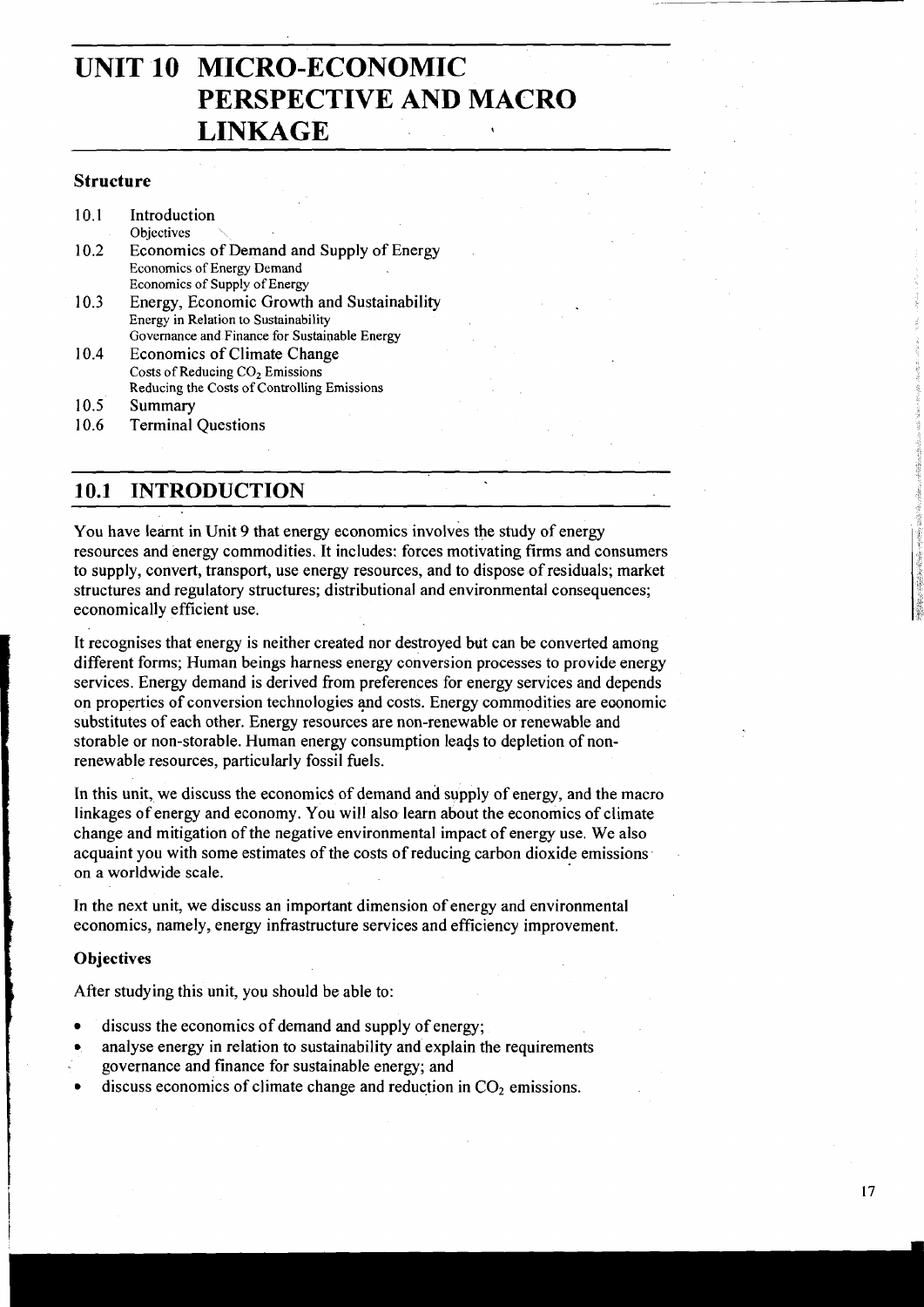**Economics of Energy and** 

# **10.2 ECONOMICS OF DEMAND AND SUPPLY OF ENERGY**

Let us first understand the economics of demand of energy.

#### **10.2.1 Economics of Energy Demand**

Energy demand depends primarily on

- **demand for desired services,**
- **availability and properties of energy conversion technologies,** and
- **costs of energy and technologies used for conversion.**





**Fig.lO.1: Factors influencing the energy demand** 

Let us explain these factors further.

#### **Demand for Desired Services**

The **demand for energy** is a **derived demand** as it stems from wishes to use energy to obtain desired services. It is not derived from preferences for the energy commodity itself. For example, consumers use petrol to fuel automobiles or other motorised vehicles. The chemical energy obtained by burning the fuel (Petrol/CNG/gasohol) in the engine is converted into mechanical energy for running the vehicle. The amount of fuel used is proportional to the kilometres the vehicle is driven and inversely proportionate to the efficiency by which the fuel is converted to useful mechanical energy. This is measured as kilometres per litre (kpl) of the fuel used in the automobile. Demand for fuel is thus derived from choices abouf distances a vehicle is driven and its energy conversion efficiencies.

Similarly, electricity is purchased by consumers only to perform functions using electricity. Typical electricity uses include lighting, refrigeration, space heating, air conditioning, clothes washing, drying, dish washing, water heating, operating electronic equipment such as computers or televisions. Electrical energy is converted to mechanical energy (motors in refrigerators, air-conditioning units, vacuum cleaners), heat (space heating, clothes dryers, water heating), or radiation (lighting, television, computer monitors). Electricity demand is derived from demand for the underlying services - comfortable space, refrigeration, cleaning, entertainment, information processing. .

#### **Properties of Energy Conversion Technologies**

Energy demand is also determined by the efficiency of energy conversion equipment. Typically, energy conversion equipment is long-lived - automobiles, air-conditioning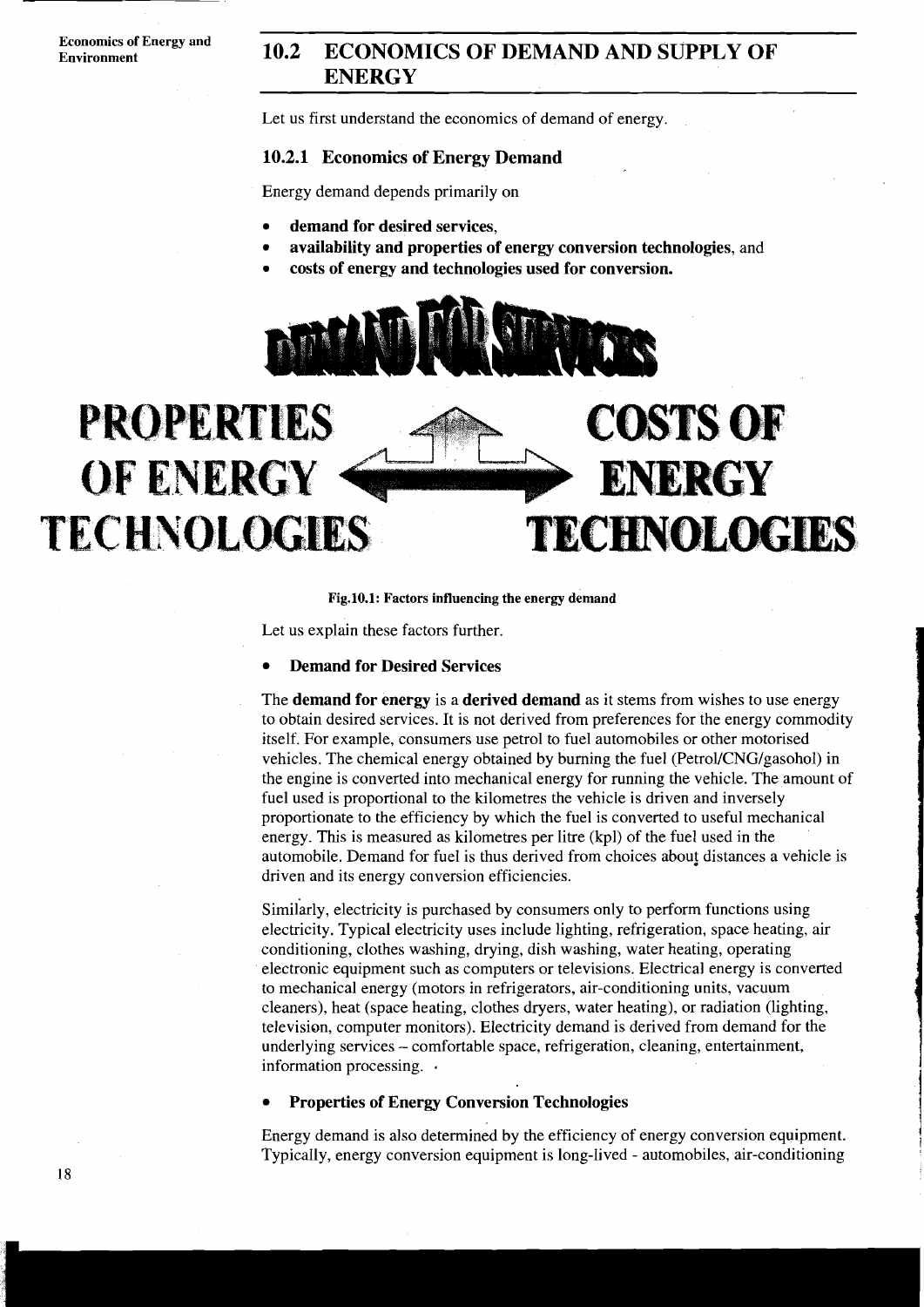units, refrigerators, televisions, computer systems, furnaces. Consumers or firms can usually choose among alternatives with various conversion efficiencies; such choices significantly influence energy demand. To the extent that consumers and firms purchase these units with an understanding of their conversion efficiencies, expectations of future energy prices can influence choices of particular equipment. For example, high natural gas prices can motivate consumers to invest in home insulation.

#### *Demand Substitution among Energy Commodities*

Some **energy services can be provided by several different energy commodities.**  Homes could be heated using electricity, natural gas, oil, or wood, since each can be converted to thermal energy. Cooking could use electricity, natural gas, propane, wood, or charcoal. Thus, **energy commodities are typically economic substitutes for one another.** There can be **demand substitution among energy commodities.**  Thus, the demand for a particular energy commodity is an increasing function of prices of other energy commodities.



**Fig.10.2: Energy commodities are economic substitutes for one another** 

This substitutability of energy is made possible by and is limited by the available, set of energy conversion technologies. Typically one conversion technology can be used only for one particular energy commodity. For home heating, a natural gas furnace cannot use oil, electricity, or wood. Because conversion equipment typically is very long lived, substitution among energy commodities occurs only slowly, and only when new equipment is purchased.

Short-term substitution can usually occur only if several energy conversion technologies are simultaneously available for use by particular consumers, e.g., homes that have a central natural gas heating system plus portable electric space heating units. Thus, usually various energy commodities can be viewed as imperfect substitutes for one another, with much greater substitutability in the long term than in the short term.

The degree of substitutability can be sharply altered by development of new conversion alternatives. For example, automobiles historically were fuelled only by gasoline or diesel fuel, but technologies currently being developed would allow

**Micro-Economic Perspective and Macro Linkage**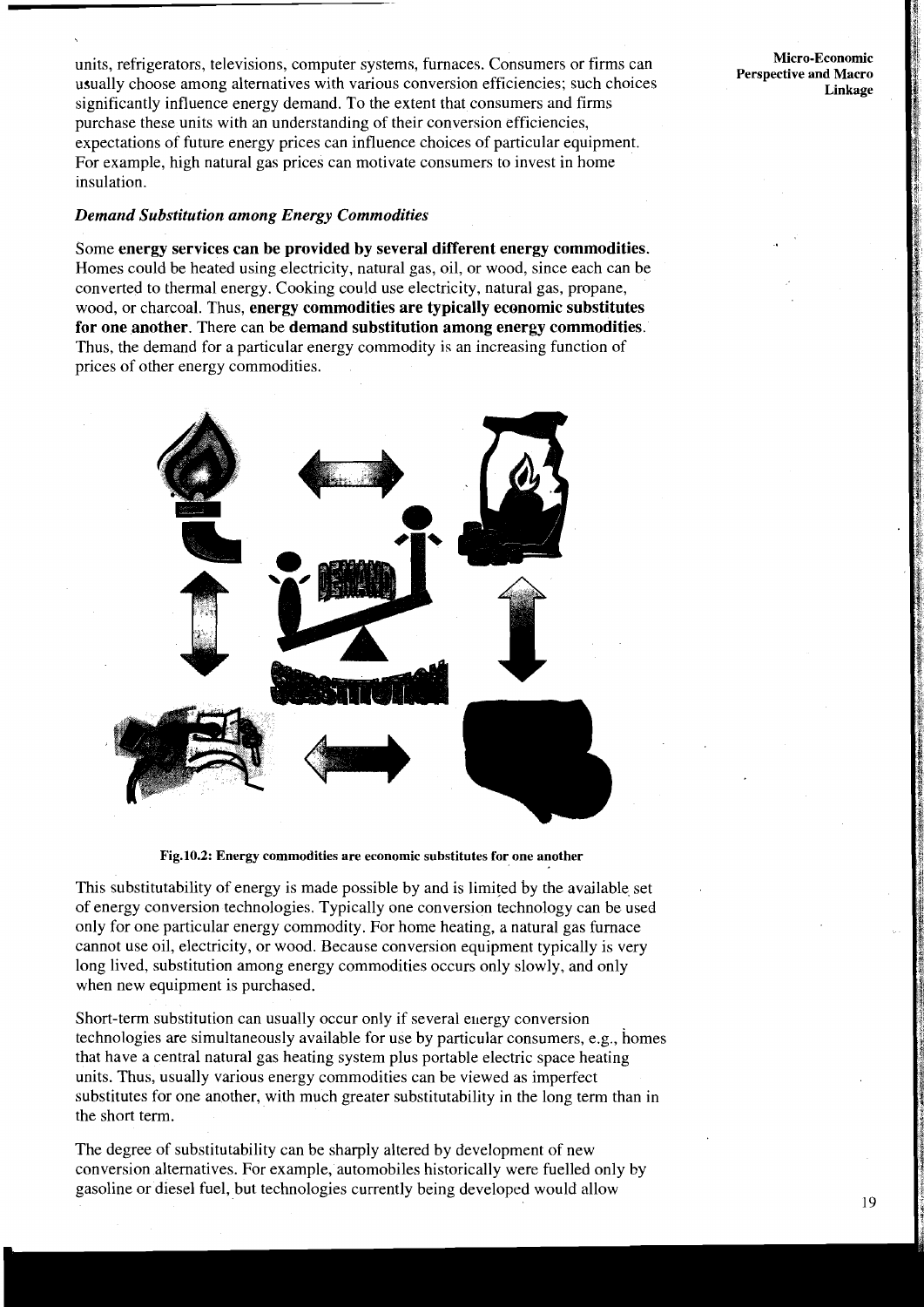**Economics of Energy and** vehicles to be powered by electricity, natural gas, propane, hydrogen, or other energy<br>**Environment** commodities Once such conversion technologies are successfully commercialised commodities. Once such conversion technologies are successfully commercialised, petrol, diesel and other energy commodities could become substitutes for one another in transportation.

### **Costs of Energy and Energy Conversion Technologies**

In general, **increased energy prices reduce demand by reducing use of energy services and motivating selection of higher conversion efficiency equipment.** For example, fuel prices influence demand through vehicle kilometres and fuel efficiency of vehicles. Vehicle kilometres is influenced by cost per kilometre of driving, including per kilometre fuel costs, equal to the ratio Pg/kpl (where Pg is the fuel price), and other costs. Increased fuel prices lead consumers to purchase more fuel-<br>efficient vehicles. Both factors imply that increased fuel prices reduce fuel demand, with the vehicle kilometres adjusting relatively quickly and vehicular fuel efficiency adjusting slowly as more vehicles enter the fleet.

Except for firms selling energy resources or energy commodities, the same issues are important for industrial and commercial use of energy.

There is another dimension of the economics of demand: **Is energy an essential good?** 

In economics, **an essential good is one for which the demand remains positive no matter how high its price becomes.** In the theoretical limit, for prices unboundedly high, consumers would allocate all of their income to purchases of essential good.

Energy is often described as an essential good because human activity would be impossible without energy: the act of living requires food embodying chemical energy. However, neither particular energy commodities nor any purchased energy commodities are essential goods. Particular energy commodities are not essential because consumers can convert one form of energy into another. Even the aggregate of all purchased energy cannot be viewed as an essential good. Experience from low-energy research facilities shows that an extremely energy efficient home needs relatively little energy. Solar energy could generate electricity or heat water. Travel could be limited to walking or riding bicycles. Solar-generated electricity or wood fires could be used for cooking. For high enough prices of purchased energy, demand for purchased energy by consumers could be reduced to zero. Thus, **purchased energy** is **not an essential good.** 

# **SAQ 1**

a) Why is marketed energy not an essential good? Explain.

b) The demand of energy is a derived demand. Justify.

#### **10.2.2 Economics of Supply of Energy**

The economics of supply of energy encompasses all stages from exploring the sources of energy to resource extraction and from energy commodity generation to reaching energy services to the consumer.

What sources does the energy supply depend on? You have learnt in Block 1 that depending on the speed of natural processes, we can classify primary energy resources as **non-renewable** and **renewable.** Non-renewable resources are those whose renewal speeds are so slow that it is appropriate to view them as made available once and only once by nature. Crude oil, natural gas, coal, and uranium fall in this category. Renewable resources are self renewing within a time scale important for economic decision making. To analyse the economic aspects, we further classify renewable resources into **storable** or **non-storable** resources.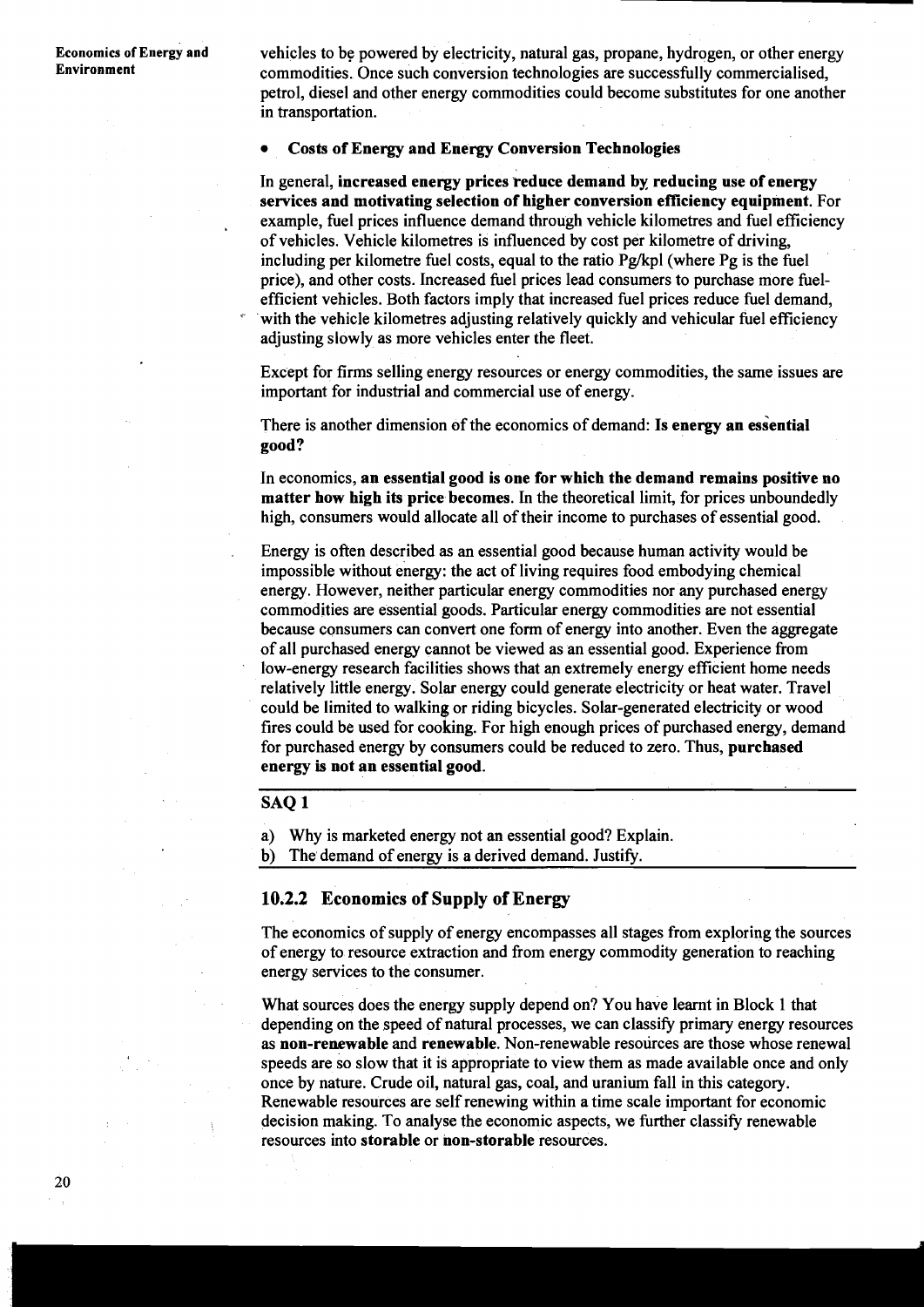**Storable renewable resources** typically exist as a stock, which can be used or can be **Micro-Economic Micro-Economic Perspective and Macro** stored. Biomass, hydro power, and some kinds of geothermal resources fall in this **Linkage Linkage Linkage** category. The amount used at one time influences the amount available in subsequent times.

**Non-storable renewable resources** such as wind, solar radiation, run-of-the-river hydro resources may be used or not at a given time, but the quantity used has no direct influence on the quantity available subsequently.

Most energy commodities are storable (refined petroleum products, processed natural gas, coal, batteries), but electricity is not storable as electricity.

Initially all human energy use depended on renewable resources, in particular biomass resources used for food, heat, or light. Even in the developed countries like the USA, renewable energy (human, animal, water, wood, and wind power) dominated energy supply through the middle of the 19th century. Only during the second half of the 19th '+century did coal, a non-renewable resource, surpass renewable resource use. Crude oil and natural gas started supplying large quantities of energy only in the 1920s. Now the dominant use of energy in developed nations is based on non-renewable resources, particularly fossil fuels.

But non-renewable resource use cannot dominate forever. Once particular resource deposits have been used, they cannot be reused. Therefore, a future transition from non-renewable resources, particularly from fossil fuels, is inevitable. However, which renewable energy sources will dominate future consumption is not yet clear. And there is great uncertainty about the timing of a shift to renewable energy resources. A related unresolved question is that of future energy adequacy. Will the renewable sources of energy be adequate to satisfy demands for energy, once the fossil fuel supplies move close to ultimate depletion?

In addition are activities associated with commercial conversion of energy from one form to another, particularly to electricity, from hydro power, coal, natural gas, oil, nuclear fission, wood and waste products, geothermal, wind, or solar radiation.

Energy conversion industries, for economic success, must be able to sell their product at a price higher than the cost of energy commodities used as inputs plus per unit capital and operating costs of the facilities. Energy conversion is never 100% efficient and some input energy is lost to the environment. Therefore, the price per unit of electricity must be substantially greater than the price of energy commodities used to generate electricity.



**Fig.10.3: Supply chain of energy** 

In such a situation, technological advance can be very important. New technologies are becoming available that increase the conversion efficiency from natbral gas or

21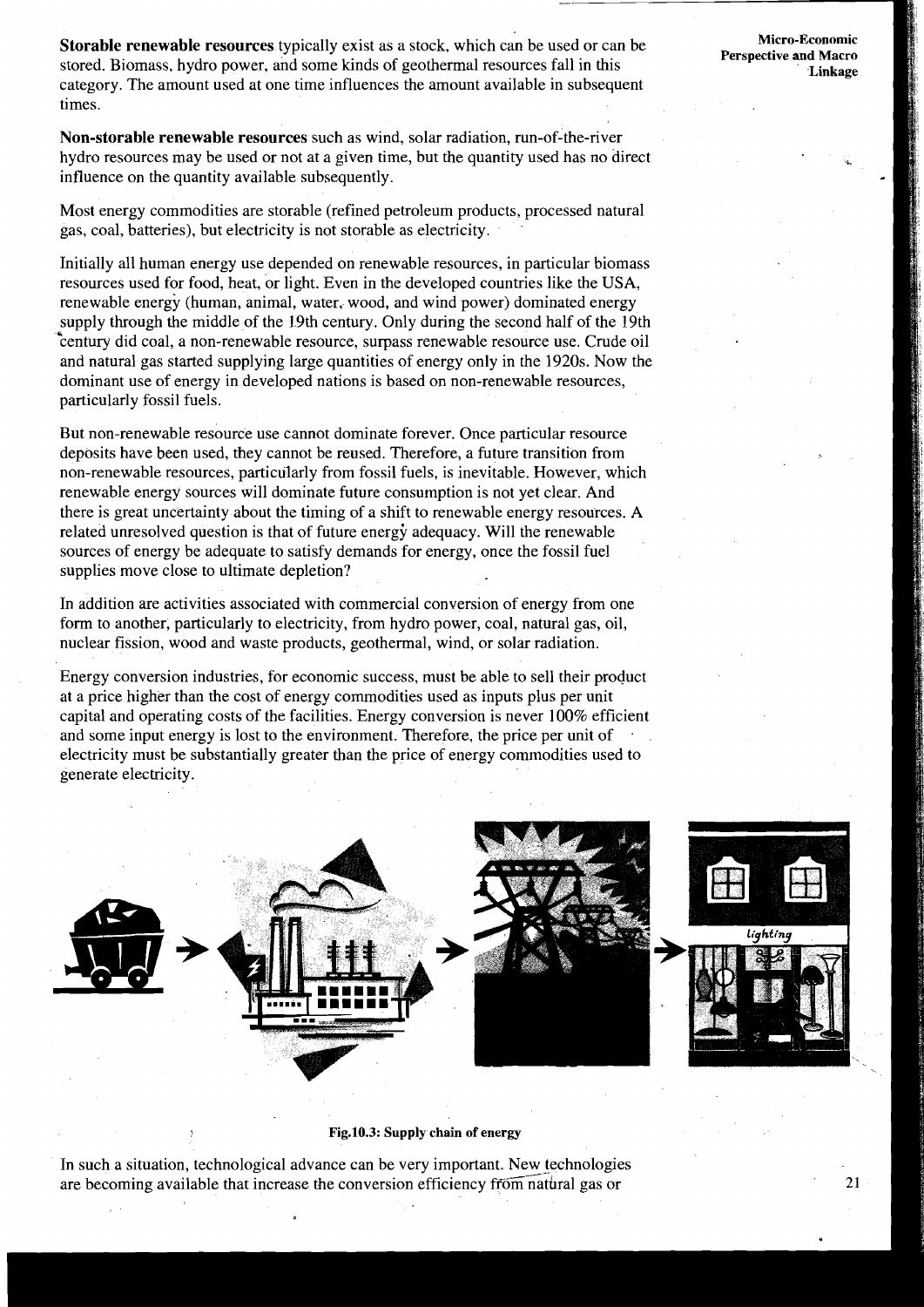**Economics of Energy and coal to electricity and which can be expected to have lower operating and capital Environment Environment** costs. Such technological advances can be expected to bring **prices of these energy commodities closer together over time.** In addition to these technological changes, there'are important ongoing changes in economic structure of the electricity production and distribution industry, throughout the world.

> In many countries, state-owned industries generate, transmit, and distribute electricity. In others, private electricity suppliers are subject to special economic regulation. The reason for governmental ownership or control seems to stem from two factors:

- Firstly, electricity is fundamental to economic activity and many people have not trusted private industry.
- Secondly, production, transmission, and distribution of electricity have shown significant increasing returns to scale and the industry has been viewed as a natural monopoly. Fearful that an unregulated monopoly would exercise market power and overprice electricity, most nations have chosen to tightly control or own the industry.

Recently, however, smaller geographically distributed electric generating plants that could reasonably compete with one another have become economically attractive. Thus, the possibility for competition in electricity generation has been recognised. In addition, it is now realised that an electric utility sells two classes of products:

electricity delivery services (transmission and distribution equipment transformers, wires, etc. and services operation and maintenance); and

electricity.

Although traditionally these two classes of products were bundled together into a price per kilowatt hour of electricity, in principle, these two classes could be unbundled and sold by separate companies. Electricity delivery service is characterised by increasing returns to scale, but electricity itself is not. Therefore, the possibility is open for a competitive market structure to sell electricity to consumers, separately from the electricity delivery services.

Many important environmental damages stem from the production, conversion, and consumption of energy. The costs of these environmental damages generally. are not incorporated into prices for energy commodities and resources; this omission leads to overuse of energy. Concern about this issue is common to energy economics, environmental economics, and ecological economics.

You have learnt in Unit 4 that energy production and use leads to environmental damages. Coal combustion, particularly high sulphur coal combustion, emits oxides of sulphur, which, through atmospheric chemical reactions, result in acid rain. Petrol combustion in automobiles releases oxides of nitrogen and volatile organic compounds, which, in the presence of sunlight, result in smog. Electric generating facilities often use much water for cooling and release the heated water into lakes or oceans, leading to local impacts on the ecosystem. Extraction of oil or mining of coal can lead to subsidence of the land overlying of the extracted deposits.

Environmental impacts currently receiving most attention are associated with the  $\qquad \setminus$ release of greenhouse gases into the atmosphere, primarily carbon dioxide, from combustion of fossil fuels. The three primary fossil fuels - coal, petroleum, and natural gas – each include carbon. You know that during combustion, carbon combines with oxygen to produce carbon dioxide, the primary greenhouse gas. Carbon dioxide accumulates in the atmosphere and is expected to result in significant detrimental impacts on the world's climate, including global warning, rises in the combines with oxygen to produce carbon dioxide, the primary greenhouse gas.<br>Carbon dioxide accumulates in the atmosphere and is expected to result in significant<br>detrimental impacts on the world's climate, including global

Pervasive environmental impacts of energy use, accompanied by a virtually. non existent governmental intervention, imply that significant costs of energy use are not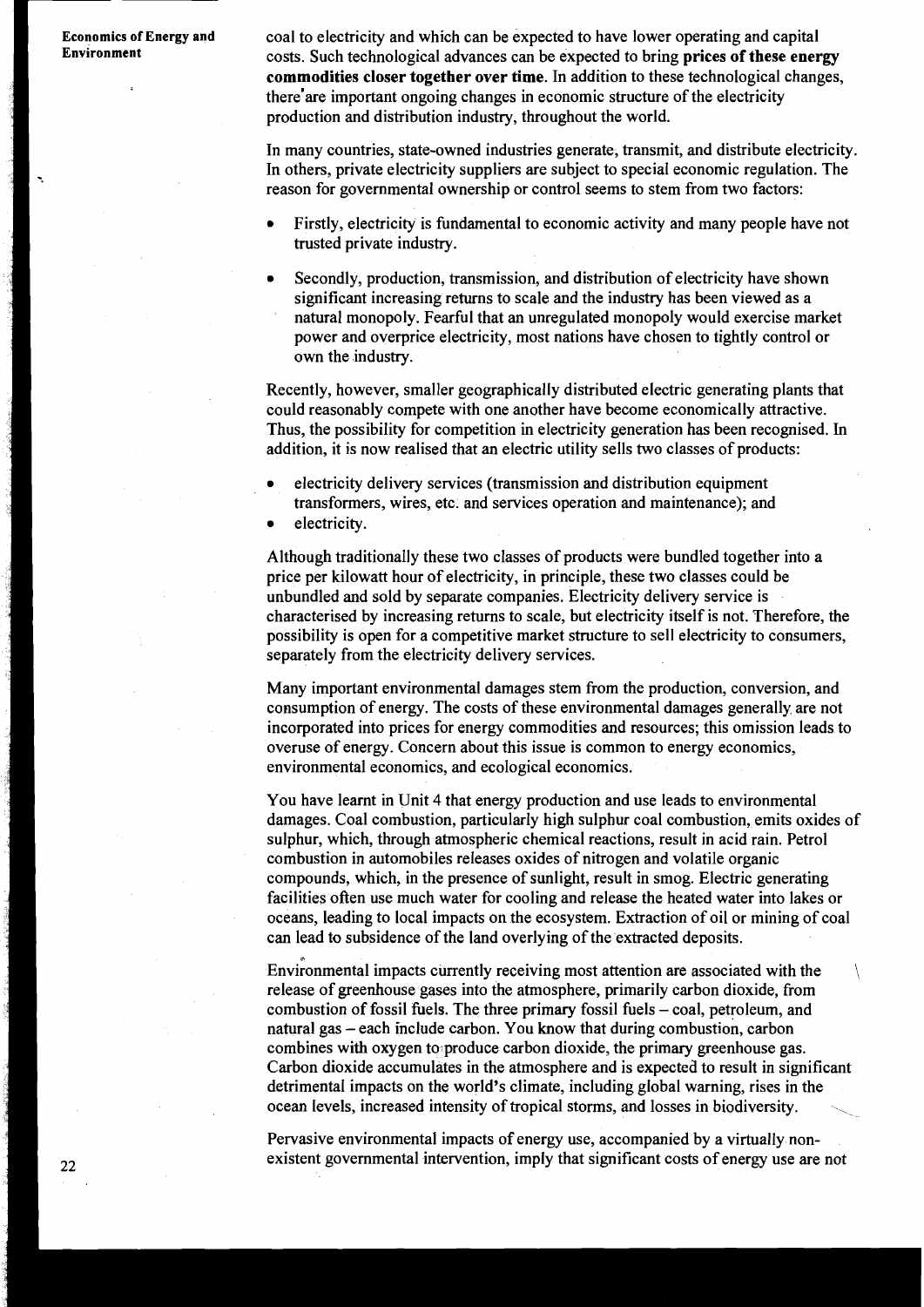included in the price energy users face. These so-called externalities lead to overuse of energy and provide strong motivation for interventions designed to reduce energy use.

Energy economics and environmental economics attempt to assign monetary valuation of environmental impacts. However, ecological economics reject the idea that a monetary value could be placed on them.

### **SAQ 2**

Discuss the factors that influence the cost and prices of energy use.

# **10.3 ENERGY, ECONOMIC GROWTH AND SUSTAINABILITY**

Economic growth and social development in developing countries are hindered by a lack of adequate, efficient supplies of quality modern energy. The energy sector in many developing countries is dominated by state-owned monopolies that are often not operated along commercial lines; they are commonly characterised by relatively low levels of efficiency and frequently undermined by corruption. The result is underperformance, which translates into high costs. The high costs often lead to the adoption of untargeted, damaging, and distorting subsidies. This problem results in considerable economic waste and fiscal burdens at the macroeconomic level in many developing countries. It also inhibits the provision of energy to other sectors that require supplies of quality modern energy at the micro-economic level. How can these problems be addressed in a sustainable development framework?

### **10.3.1 Energy in Relation to Sustainability**

Let us first understand how energy impacts economic growth.

## **Economic Growth: Constrained by Inadequate Energy Inputs?**

Energy is generally believed to be a limiting factor for economic growth in the developing world while it remains a fundamental resource for continuing economic prosperity in the developed countries. While some Asian economies do not face a constraint with respect to energy availability, most are still grappling with energy shortages. Even in economies where access has been enhanced, low per capita energy consumption, particularly in rural areas, has constrained development. Given their low energy consumption levels and the structure of their economies, the **linkage between energy consumption and economic growth is likely to remain strong in developing countries for some time.** 

You have learnt in Block 2 that equitable and affordable access to clean energy is one of the major elements of energy policy in most developing countries. This has been sought to be achieved mainly through ambitious electrification programmes and through large subsidies on electricity and other fuels for some consumers (poor, rural, and resident) or uses (irrigation, goods transportation, fertiliser production, etc.). In the power sub-sector, governments have subsidised the sector through

- the provision of grants and low-interest loans to utilities;
- the provision of excessive equity without dividend expectations;
- the exemption of the utilities from taxes and duties; and
- the frequent rescheduling, and often cancellation, of debts owed to the governments by utilities.

In addition, governments have seldom allowed utilities to adopt tariffs that recover the full cost of supply and in most cases have required cross-subsidies from the industrial to the residential consumers and from the urban to the rural and agricultural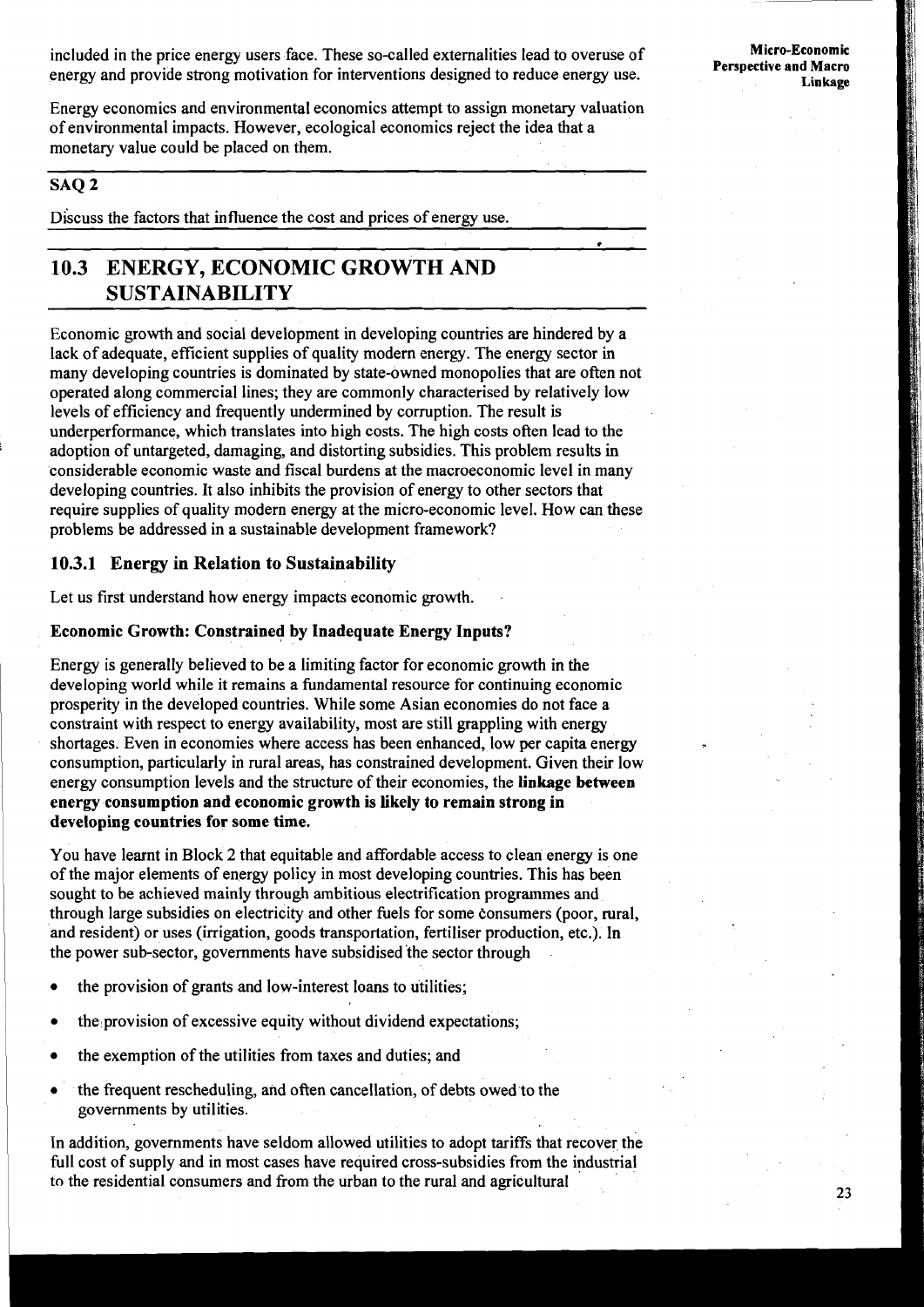Economics of Energy and consumers. Instances of utilities being compelled to supply electricity free of charge<br>Environment to certain classes of consumers such as farmers are a regular feature in our country.<br>Countries als **Environment** to certain classes of consumers such as farmers are a regular feature in our country.

Countries also have special programmes depending upon their local situations, such as the farm forestry programme in India in view of the dominance of biomass fuels and the promotion of localised renewable energy systems as in Bangladesh and India.

While the rationale behind the government-subsidy programmes is justified, the programmes themselves have typically been fiscally profligate with no hard targeting. This is evident in the perpetuation of energy shortages and consumption inequalities and in the growing number of people without access to energy. Despite subsidies, poor households in Asia pay a larger fraction of their incomes for energy than middleand high-income households and continue to depend predominantly on traditional fuels.

In the agricultural sector, it is the rich farmers who typically benefit disproportionately from subsidies. Subsidies have led to a decline in the sector and have hampered the development of local energy projects built in consultation with local communities. Further, in many cases, rural electrification has bypassed the needs of women, lowincome households and even, high-priority social services such as schools and health clinics.

With the process of sector reforms under way, economies need to examine alternative approaches to meet their social obligations. This includes review of criteria and administering mechanisms for lifeline rates, income transfers, micro-finance, and promotion of indigenous community-managed decentralised energy systems.

#### **Energy Policies: integration of environmental and efficiency concerns**

Whether on not environmental concerns have been integrated with energy policies of various countries, there is the issue of sub-optimal efficiency levels in energy supply and end-use due to energy policies. Price subsidisation has supported inefficient energy uses in certain countries and sectors, often with negative economic and environmental consequences.

Moreover, energy prices alone are not sufficient in internalising environmental costs. There is a need to look at a-broader regulatory framework. Enforcement of legislation is another important factor as seen in the case of India.

#### **Renewables: their present and future role in the energy scenario of Asia**

You will agree that there is a need for a greater share of renewables given the problems of pollution associated with fossil fuels and the risks associated with nuclear energy. Moreover, a stronger role for renewables can help meet critical energy needs, particularly in rural areas, and enhance energy independence. Significant opportunities exist to increase the use of renewable sources of energy in the Asia-Pacific region. Photovoltaic systems are, for instance, already established as economically and environmentally efficient ways of providing electric power to areas not connected to electricity grids, especially in rural areas.

In future, the share of renewables is expected to increase given the common thrust towards energy self-sufficiency and environment-friendly fuels. However, in spite of their increased significance in the future, renewables will not fulfil the majority of the energy requirement.

**Strong policy commitments are necessary to encourage more investments in this sector.** Moreover, renewable energy technologies will play an increasing role as costs fall due to economies of scale. Among the various energy sources, wind, small hydro, and solar have been identified as better options compared to biomass (not necessarily a pollution-free source).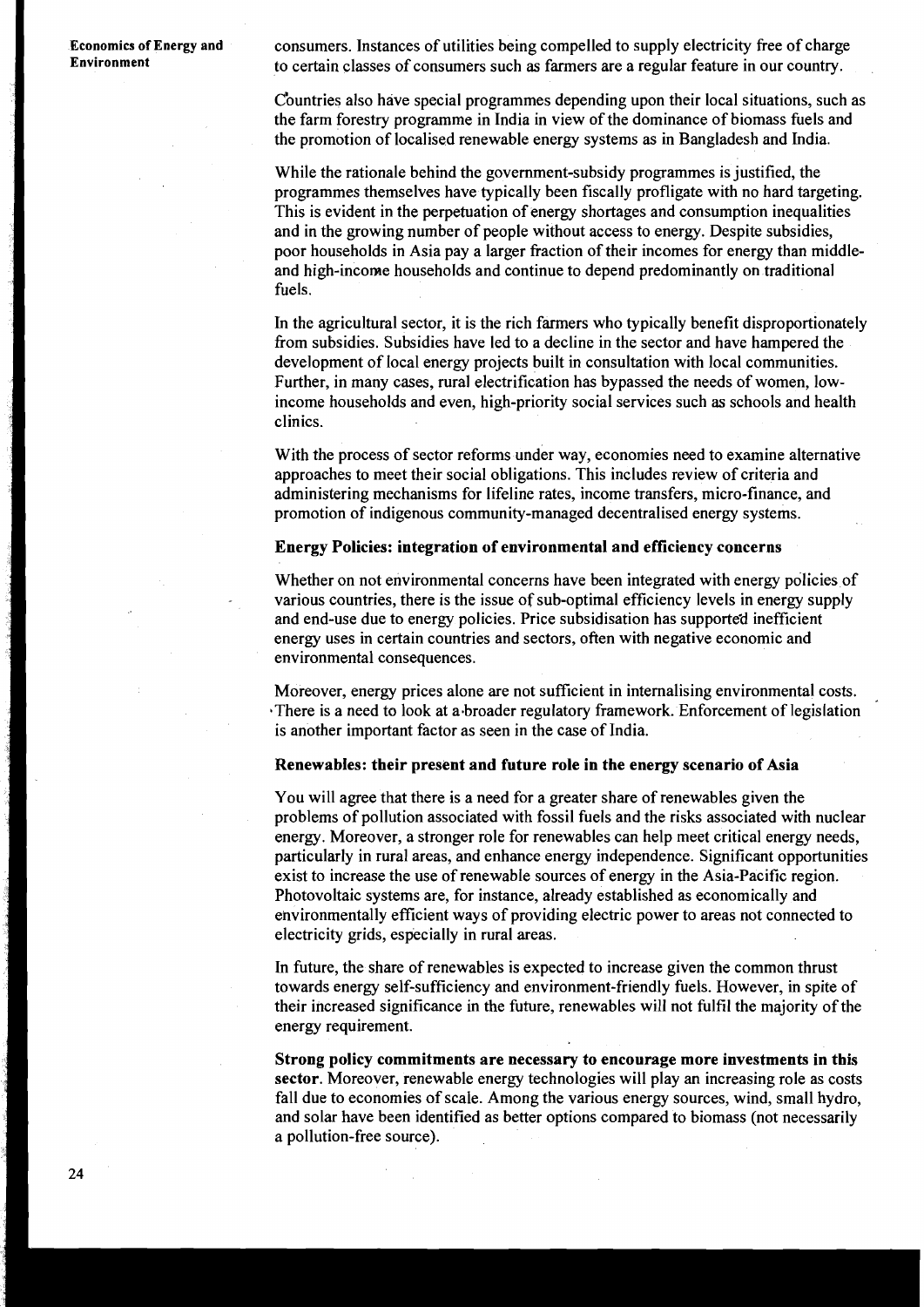New institutional models are required that will channel market forces and specific policy instruments to foster the development of an appropriate mix of existing and

The energy-growth linkage covering the scale and composition of output and the efficiency of energy use is well understood. You have learnt in Unit 1 that, in general, the energy intensity of economies rises with economic growth and increases in energy consumption (often related to a shift from non-commercial to commercial forms of energy and industrialisation), while the efficiency of energy use may be low. Beyond *<sup>I</sup>*a certain level of per capita income, it begins to decline, indicative of the overall increase in the efficiency of energy use, the switch to more efficient fuels, and the structural changes towards less energy-intensive production.

Notwithstanding marked disparities within Asia, most economies have shown a downward trend in commercial energy intensities in the last 25 years. Notably, having benefited from the experience of the 'early' developers, energy intensity peaks in the 'later' developing countries at levels lower than those of the former (see Fig.10.4).



**Fig.lO.4: World energy intensity by region 1970 to 2020** 

The East, South, and South-East Asian countries have achieved declines in commercial energy intensities, mostly over 50% during 1975-97. The case of China is exemplary, which, starting at more than twice the world energy intensity level [at 2.28 kgoe/\$ PPP ( kilogram of oil equivalent per dollar using purchasing power parity) against the world level of 0.81 kgoe/\$PPP in 19751 attained the fastest decline to reach 0.30 kgoe/\$PPP, close to the world level of 0.26 kgoe/\$PPP level in 1997.

Here again the West Asian region provides an exception; select countries, particularly Saudi Arabia and the United Arab Emirates depicted an overall increase intensity through 1975-97, with fluctuating trends over time. In keeping with the general trend, the US Department of Energy predicts a 1.38% per annum decline in energy intensity of the GDP for the developing countries of Asia during 1999-2020.

The issues discussed so far lead us to the questions of governance and finance for sustainable energy.

#### **SAQ 3**

Explain how lack of energy inputs constrains economic growth of a nation. What economic policies are required to overcome this constraint?

#### **10.3.2 Governance and Finance for Sustainable Energy**

The first question we consider is: **How do we foster governance in the energy sector?** 

25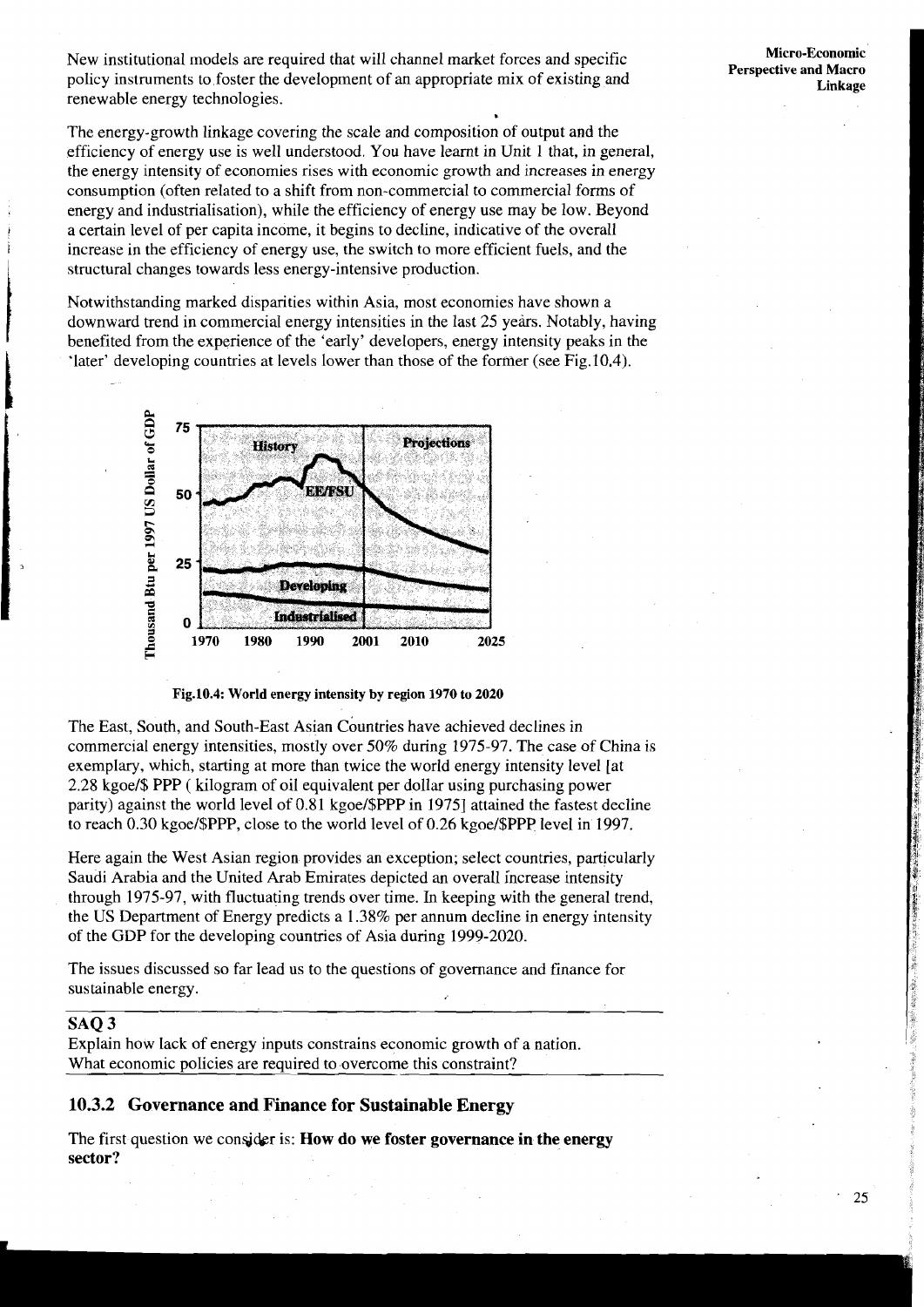#### **Economies of Energy and Environment**

The ability to create a business environment that will attract the investments necessary to provide adequate, efficient supplies of quality modern energy is constrained by the following problems:

- Inefficient energy-sector institutions,
- Inappropriate energy-sector policies,
- Intermittent application of the rule of law,
- Immature markets for energy and environmental services,  $\bullet$
- Weak local capital markets,
- Poor performance by business management in energy institutions,
- Lack of adoption of best practices and standards by energy institutions and the public sector,
- Lack of consumer knowledge about legal and commercial requirements for Sustainable Energy Services, and
- Lack of roles for civil society in formulating public policies.for energy services.

Good governance, by addressing inadequacies in the administration of the energy sector by public and private sector institutions, can resolve these constraints. Generally, governance involves how decisions are made, implemented, and enforced within a sector as well as how disputes are resolved. Good governance embodies transparency, accountability, efficiency, and the rule of law. It leads to relatively low levels of corruption; consistent, cost-effective levels of service provision, and responsiveness to changing conditions and public needs.

**Energy-sector governance** is the institutional scaffolding (i.e., transparent, predictable, and enforceable political, social, and economic rules) of public administration that **enables transactions for energy products and services to be economically sustainable. Governance** (both public policy and corporate governance) **is a means to achieve the economic and financially viable provision of**  services by the energy sector. There is a growing international acceptance of several basic principles that can promote sustainable development by all countries, anywhere in the world. These include

- Effective and democratic institutions.
- An independent and fair-judiciary.
- Sound monetary, fiscal, and trade policies that promote economic growth and encourage social development and environmental protection.
- Participatory roles for all members of civil society, and
- Sound policies informed by science and the scientific method.

The second question to look at is: **What is the energy governance-finance connection?** 

The **growth of the energy sector** that is required to meet human needs **hinges on financing,'which** in the present climate involves attracting investment.

Experience so far shows that both debt and equity are drawn to sale havens where funds are likely to grow and provide a return on investment. Legal, regulatory, and policy regimes that ensure a stable environment (i.e., transparent and predictable political, social, and economic market rules) characterise locations in which investments can flourish. Governance actions designed to mobilise financial investment in the energy sector include:

Promoting transparency in the formulation, promulgation, and implementation 01 rules, regulations, and technical standards;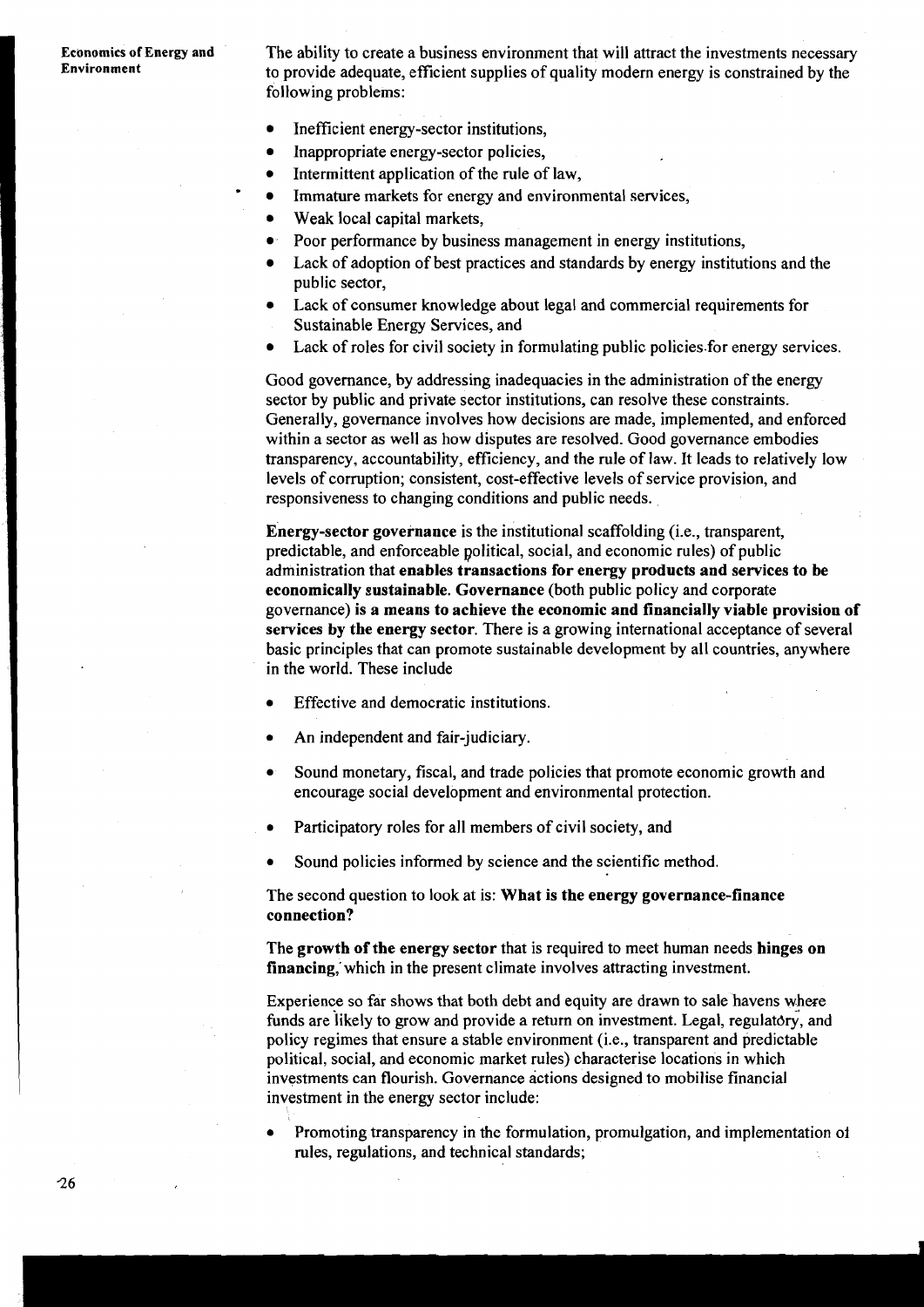- Establishing non-discriminatory third-party access to and interconnection with energy networks and grids;
- Micro-Economic Perspective and Macro Linkage
- Establishing independent regulatory authorities separate from and not accountable  $\bullet$ to any supplier of energy services;
- Establishing non-discriminatory, objective, and timely procedures for the  $\bullet$ transportation and transmission of energy;
- Requiring parties to undertake measures designed to prevent certain anticompetitive practices from occurring in energy sectors (e.g., engaging in anticompetitive cross subsidization or using information obtained from competitors that could lead to anticompetitive results); and
- Increasing the public's understanding of the market approach to providing energy services and its knowledge of ways in which it could effectively participate in this approach.

The issue of climate change – specifically the effects of global warming due to increasing atmospheric concentrations of human-made emissions of so-called greenhouse gases - is the subject of renewed interest. Policies to slow the rise in concentrations by controlling greenhouse gas emissions raise a number of economic issues. In the following section we review some of these issues.'

# SAQ 4

i

I

What are the imperatives of good governance for the energy sector?

# **10.4 ECONOMICS OF CLIMATE CHANGE**

You have studied in Unit 5 that there has been a growing concern about climate change in the recent past.<br>In 1995, more than 150 countries adopted the UN Framework Convention on climate

In 1995, more than 150 countries adopted the UN Framework Convention on climate change at the Earth Summit in Rio de Janeiro. The OECD countries, except Mexico, Korea and Turkey, and Russia, Belarus and the countries of c change at the Earth Summit in Rio de Janeiro. The OECD countries, except Mexico, Korea and Turkey, and Russia, Belarus and the countries of central and Eastern response to mounting scientific evidence collected by the Intergovernmental Panel on Climate Change (IPCC). As you may know, it was established in 1988 by the UN Environment Programme and the World Meteorological Organization in order to produce assessment reports written and reviewed by about 2000 scientists and experts produce assessment reports written and reviewed by about 2000 scientists and experts world-wide. The general conclusion of the second IPCC report, published in 1995, was that "the balance of evidence suggests a discernible human influence on climate".

Subsequently, it became clear that industrialised nations would fall short of their commitments adopted in Rio, and the main objective of the Third Conference of the Parties to the Convention, held in Kyoto in December 1997, was to agree to legally binding quantitative targets. The result was the Kyoto Protocol, which, for the first time, commits industrialised nations to stabilise their emissions of greenhouse gases.

You know that the Kyoto Protocol covers six greenhouse gases: carbon dioxide, methane, nitrous oxide and three synthetic fluorinated compounds. It allows for emission trading among the signatories. Emissions reductions can be "banked", in the sense that countries that more than meet their commitments in the first commitment period can use the surplus reductions for future commitment periods. It also makes provision for joint implementation through a "Clean Development Mechanism", about which you have studied in Block 1.

Net emissions changes from land-use change and forestry are included in the Kyoto<br>Protocol for activities undertaken since 1990. As far as the economic aspect of climate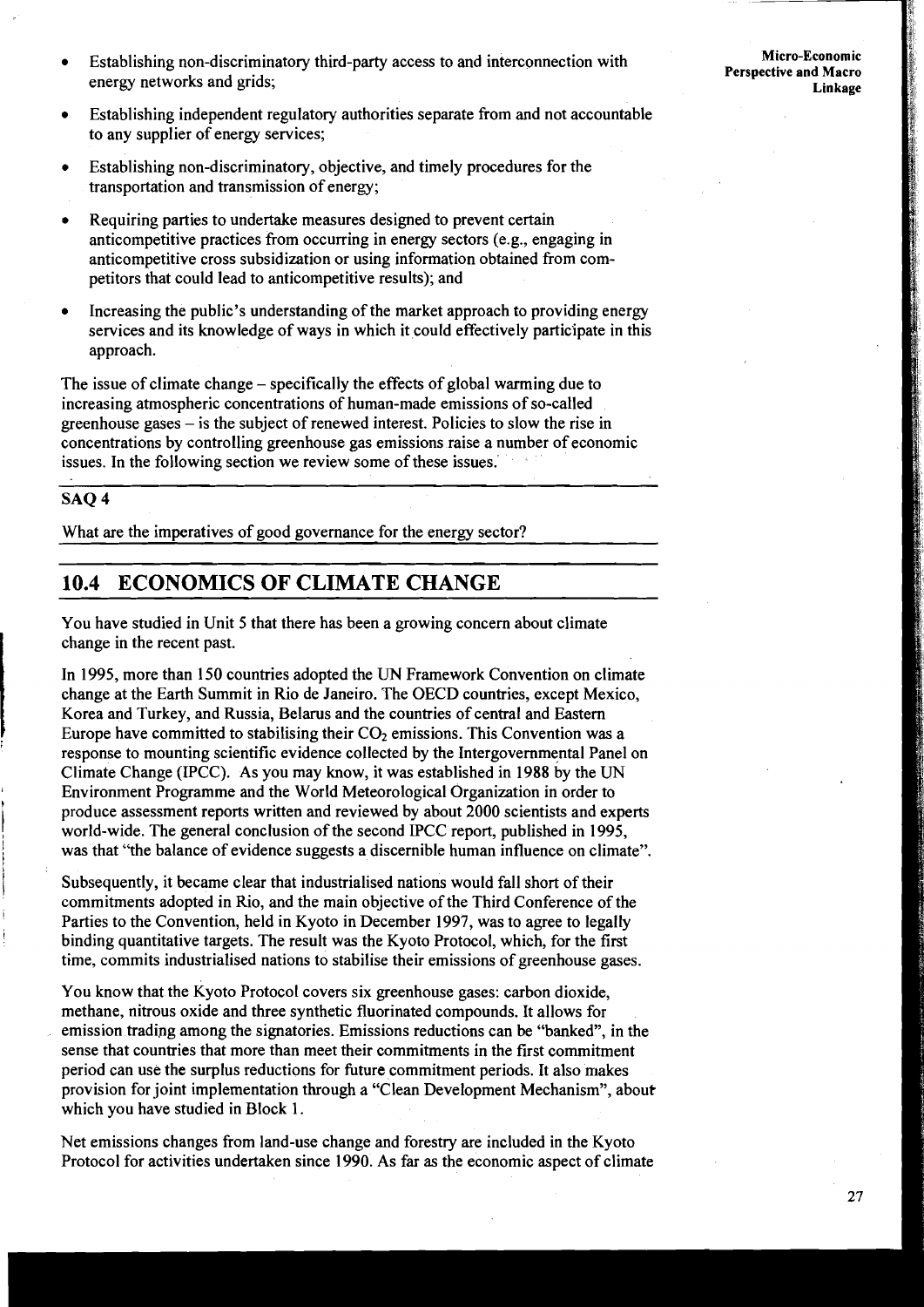**Economics of Energy and** change is concerned, the whole range of issues boils down to one question: **What is Environment** the cost of reducing  $\Omega$ , emissions<sup>2</sup> Let us find out **the cost of reducing**  $CO<sub>2</sub>$  **emissions?** Let us find out.

# 10.4.1 Costs of Reducing CO<sub>2</sub> Emissions

The considerable uncertainty surrounding both costs and benefits of greenhouse gas emission abatement greatly complicates their assessment. An important source of uncertainty is the very long time periods over which climate change is expected to occur. Climate change and its effects may appear in the second half of the next century, and virtually nothing is known for sure about economic conditions and technological opportunities that far ahead. In addition, our knowledge of the links between emissions and atmospheric concentrations of greenhouse gases, and of the effects of climate change is still very incomplete, although improving.

This analysis is restricted to anthropogenic emissions of carbon dioxide  $(CO<sub>2</sub>)$ , mainly emissions from fossil-fuel combustion. Carbon dioxide accounts for more than onehalf the total effect of greenhouse gases on climate change, but other gases are also important and have been explicitly included in the Kyoto Protocol.

#### **Reducing Emissions Growth by 1 Percentage Point**

It is estimated that a reduction in annual emissions growth of 1 percentage point by all countries (or regions) would stabilise the emissions of OECD 'countries at 1990 levels: However,  $CO<sub>2</sub>$  emissions of developing countries would continue to grow. Thus, world emissions would grow by 0.5 to 1 percent per year, depending on assumptions about economic growth and energy efficiency. Concretely, lower emissions growth could be brought about by

- tighter regulation,
- taxation of carbon or energy, or
- a system of tradable emissions permits.

Let us examine the latter two.

#### **Taxation of Carbon or Energy**

Carbon taxes, i.e., a tax on whatever activity raises GHG emissions, would increase the cost of emitting, thereby providing an incentive to abate. If carbon taxes were uniform (per ton of carbon emitted), then this incentive would act to equalise the marginal cost of abatement across countries, industries, firms and plants.

The abatement efforts needed to reach a specific target path for emissions.would have to intensify over time, at least until the carbon-free "backstop" became available.



**Fig.lO.5: Some benefits of carbon taxation** 

28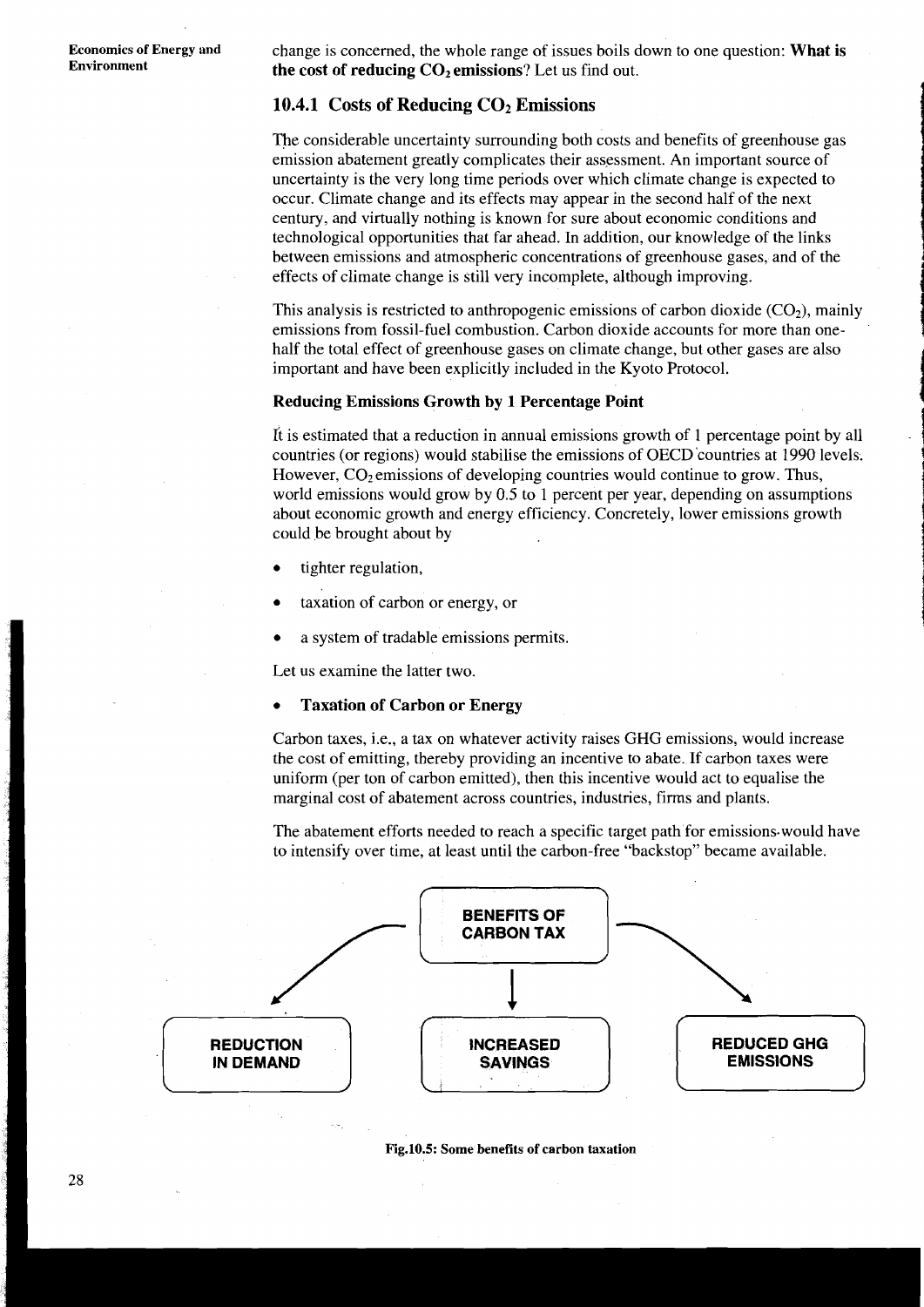Thus, **carbon tax rates** or the **price of emissions permits** would have to rise to induce further abatement. This is because initial cuts in carbon emissions come<br>relatively cheaply through substitution of high-carbon fuels (such as coal), for lo<br>carbon fuels (such as natural gas). As such substitution p relatively cheaply through substitution of high-carbon fuels (such as coal), for lowcarbon fuels (such as natural gas). As such substitution possibilities become fully exploited, further cuts become more costly and higher taxes are needed to induce them.

Likewise, assuming that each region makes the same percentage cuts implies that abatement efforts and costs will vary across regions. Those that rely relatively extensively on high-carbon energy - such as China, India and Russia - can reduce emissions relatively cheaply in comparison to those, which have already substituted extensively away from coal – notably the OECD countries. Such equi-proportionate emissions cuts are economically costly relative to a programme in which more of the abatement takes place in countries that can abate cheaply.

Abating emissions would reduce real income, or GDP, by distorting resource use and economic activity. This should not, however, be seen as a net loss to society as a whole, because abatement would also bring benefits in terms of less global warming. I Emissions abatement and global warming would generate both transition costs and longer-term costs once a new equilibrium had been reached. Ideally, abatement would be carried to the point where its benefits are maximised and its costs are minimised.

Depending on the underlying assumptions enumerated above, by 2050 the assumed emissions cuts would entail costs ranging from 0.6 to 1.7 percent of GDP in OECD countries and from 1.2 to 2.3 percent in non-OECD countries (see Fig. 10.6). Overall, the level of world GDP would be lower by 0.9 to 1.8 percent in 2050.

#### **Tradable Emissions Permits**

i

The same incentive as for carbon taxes would operate in the case of tradable **<sup>i</sup>**emissions permits, but would be less direct. Permits would be issued allowing emissions of a fixed amount of carbon, with the total amount equal to the emissionreduction target. Decisions on abatement would depend on the market price of the permits: at any price, those with relatively high abatement costs would prefer to buy permits and increase emissions, whereas those with low abatement costs would find it profitable to sell permits and abate more. In a well functioning market, this process would continue until marginal abatement costs in each country (and industry, and so forth) equalled the world price of permits.

Thus, both taxes and permits would yield the same economically efficient outcome, at least in theory. They differ in other respects, however. Consider first the issue of the distribution of the burden of abatement costs: equalisation of marginal abatement costs would result in developing countries bearing more of this burden than would equi-proportionate reductions, and even the latter might impose an unacceptable burden on them. This burden could be shifted, however, through a system of international transfers, which would probably have to be quite large. Such transfers could be implemented in either a tax or a permit system. In the case of a carbon tax, they would have to be explicit. In the case of permits, however, redistribution would be implicit in the initial distribution and subsequent sale of permits. The effects of an abatement programme on national incomes would then depend on both the amount of abatement undertaken (which would affect GDP) and the explicit or implicit transfers.

A second difference between taxes and permits involves uncertainty. Governments do not know the marginal abatement costs of countries, industries, firms and plants with certainty and there are obvious incentives for emitters to exaggerate them. A carbon tax adds a known amount to the cost of emitting and thus would pin down the marginal costs of abatement. However, the amount of abatement cannot be known with certainty **ex** *ante:* for example, if marginal costs rose faster than governments had expected, then the point at which the marginal cost of-abatement equalled the tax would be reached at a lower level of abatement than planned. By contrast, limiting emissions through permits would make the level of abatement much more certain, as

**Micro-Economic Perspective and Macro Linkage** 

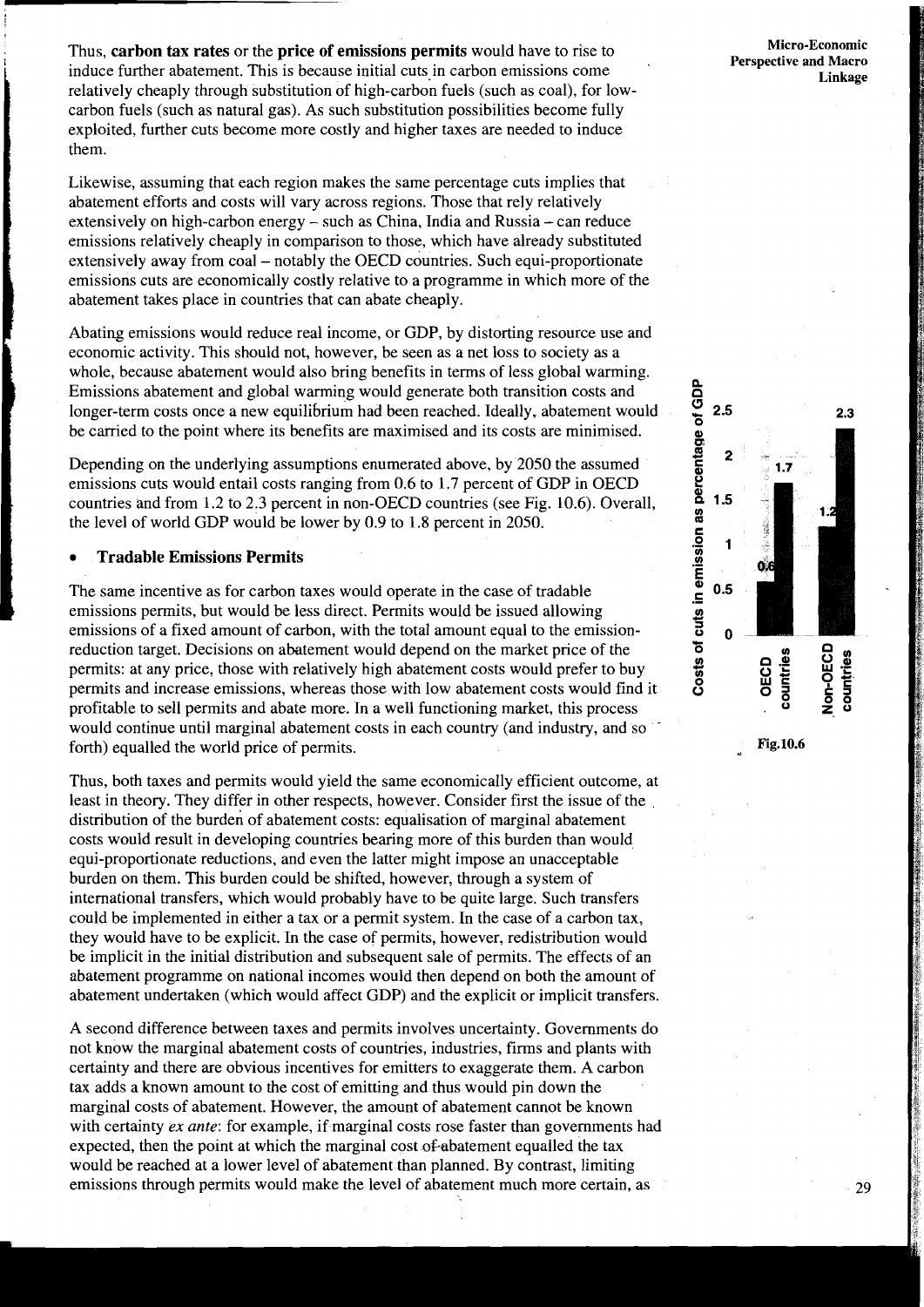**Economics of Energy and** it would simply be the number of permits issued, enforcement issues aside. However, **Environment** the cost of achieving that abatement would not be certain.

> A third difference involves the role of the public sector. In both cases, there are important issues of monitoring and enforcement (tax collection in one case and emissions in excess of permits held in the other). However, for a tradable emissions permit system to deliver the desired result, there must be an active and efficient secondary market for permits. The limited practical experience with permits suggests that a relatively large number of traders and minimal governmental regulation of trades both help to ensure a "deep" market and low transactions costs.

It is increasingly accepted that economic instruments are more effective than regulations for controlling pollution externalities, including those associated with green-house gas emissions. In a nutshell, economic instruments allow firms and households to meet environmental goals in a least-cost way, whereas regulations often lock in technologies or market practices that turn out to be inefficient. In this section, we have discussed two economic instruments most actively considered in the context of global warming due to C02 emissions, namely, carbon taxes and tradable permits to emit carbon. Let us see what other measures can be taken for reducing the costs of controlling emissions.

# **10.4.2 Reducing the Costs of Controlling Emissions**

The policy of equi<sup>p</sup>roportionate emissions reductions by region or country, which was described in the previous section, is a relatively costly way of achieving a global emissions target. Some policy reforms could both reduce emissions and improve economic efficiency. These are referred to as **"no-regrets" policies** because they would be worth implementing even if global warming were to turn out to be no threat. Substantial costs could also be saved if emissions reductions were timed to minimise transition costs, notably the obsolescence of capital, and to take advantage of the possibility that cheaper abatement technologies may be developed in the future.

Finally, equalising the marginal cost of abatement across countries or regions would ensure that total costs were minimised for a given amount of global abatement. The logic of this. last point is straightforward: if marginal costs are not equal, then reducing abatement a little in a high-cost country and raising it by an equal amount in a lowcost one would reduce overall costs. This logic applies equally to firms and plants within a country.

# **"No-regrets" Policies**

The clearest case for a "no-regrets" policy is a shift to better technologies (see Fig. 10.7) and reform of energy subsidies. This priority is recognised in Article 2 of the Kyoto Protocol, which specifies a progressive removal of subsidies and reform of taxes as a means of achieving reduction commitments. Removing subsidies would reduce fossil-fuel use and  $CO<sub>2</sub>$  emissions, while at the same time eliminating distortions. Results from the OECD GREEN model indicate that removing subsidies would reduce emissions by 18 percent in 2050 and would increase world real income by 0.7 percent. (Transition costs, however, were not taken into account in this model.) To some extent, countries have already begun to reap such gains: in particular, reforms in China, the central European countries and Russia have helped to close the gap in those countries between domestic and world energy prices.

Emission reductions could also be achieved if the structure of existing energy taxes better reflected the carbon content of fuels. Currently, oil and gas typically face high implicit carbon taxes while coal receives subsidies. Rebalancing existing taxes according to the carbon content of each fossil fuel could reduce OECD emissions by 12 percent and lower the economic cost associated with existing energy taxes from 0.4 to 0.1 percent of GDP.



**Fig.lO.7: The effect of using CNG as compared to diesel buses**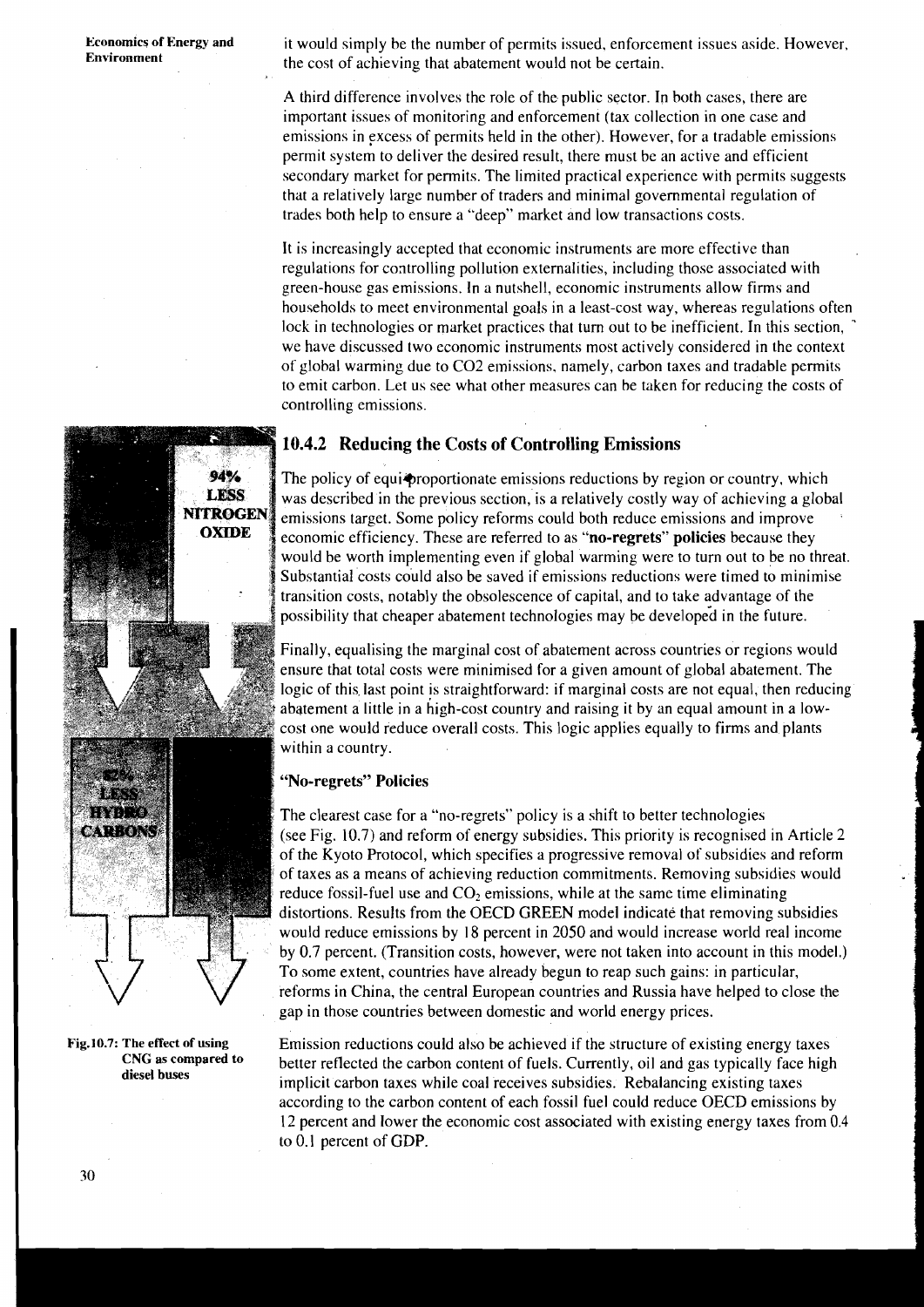Another element of "no-regrets" policy would be to encourage technologies that raise energy efficiency. **A** number of these are already commercially available: improvements in insulation, refrigeration and lighting control; the use of electric vehicles; increased use of public transportation and telecommuting; and reduced vehicle weight. (The next two units focus exclusively on this dimension of energy economics.) The extent to which this is truly a "no-regrets" policy depends in part on why such technologies are not already in wider use. According to one view, firms and households would have already adopted them if they were, in fact, less costly. In this case, inducing their adoption would not truly be "no regrets".

On the other hand, there may be numerous market failures inhibiting the adoption of these technologies, including inadequate information regarding alternative costs, principal-agent problems (those paying are not those making the decisions about what technology to adopt) and capital-market imperfections (some cannot borrow to pay for the up-front cost of installing the new technology). Overcoming such market failures would both raise welfare and reduce greenhouse gas emissions.

# **SAQ 5**

Outline the main features of "no-regrets" policy for reducing the costs of CO<sub>2</sub> emissions.

#### **The Timing of Abatement**

Costs of meeting emissions goals also depend on the distribution of reductions through time. Abatement costs will probably fall over time because abatement technology will improve and alternative low-carbon sources of energy will become available or less costly. Phasing in abatement could also reduce costs by allowing natural depreciation of existing capital equipment. On the other hand, delaying action involves risks, since it would result in higher atmospheric carbon concentrations, all else equal. Early reductions may therefore be justified as risk management. The possibility of unexpected and catastrophic consequences from global warming adds **1** weight to this argument.

Although models have been used to assess the costs of alternative time paths of<br>emission reductions, the results are subject to a great deal of uncertainty. In addi<br>the relative costs of such paths also depend on the likel emission reductions, the results are subject to a great deal of uncertainty. In addition, the relative costs of such paths also depend on the likelihood of cost-reducing abatement technologies being discovered, the social discount rate used and, in view of the risk-management issue, the degree of risk aversion assumed.

#### **Equalising Marginal Emissions Costs**

<sup>1</sup>Since the marginal cost of greenhouse gas abatement differs widely across countries and regions, the equi-proportionate cuts of the scenario discussed above is a costly way to meet a global emissions-reduction goal. Equalising marginal abatement costs would mean those countries or regions with lower costs would abate more. Such an outcome could be implemented either through a uniform world-wide tax on carbon emissions, or through a global market for tradable emissions permits with a single price for all countries.

# **10.5 SUMMARY**

- Energy demand is derived from preferences for energy services and depends on availability and properties of conversion technologies and costs of energy and technologies used for conversion. In general, increased energy prices reduce demand by reducing use of energy services and motivating selection of higher conversion efficiency equipment.
- Energy commodities are typically economic substitutes for one another. Substitutability of energy is made possible by and is limited by the available set of

**Micro-Economic Perspective and Macro Linkage**